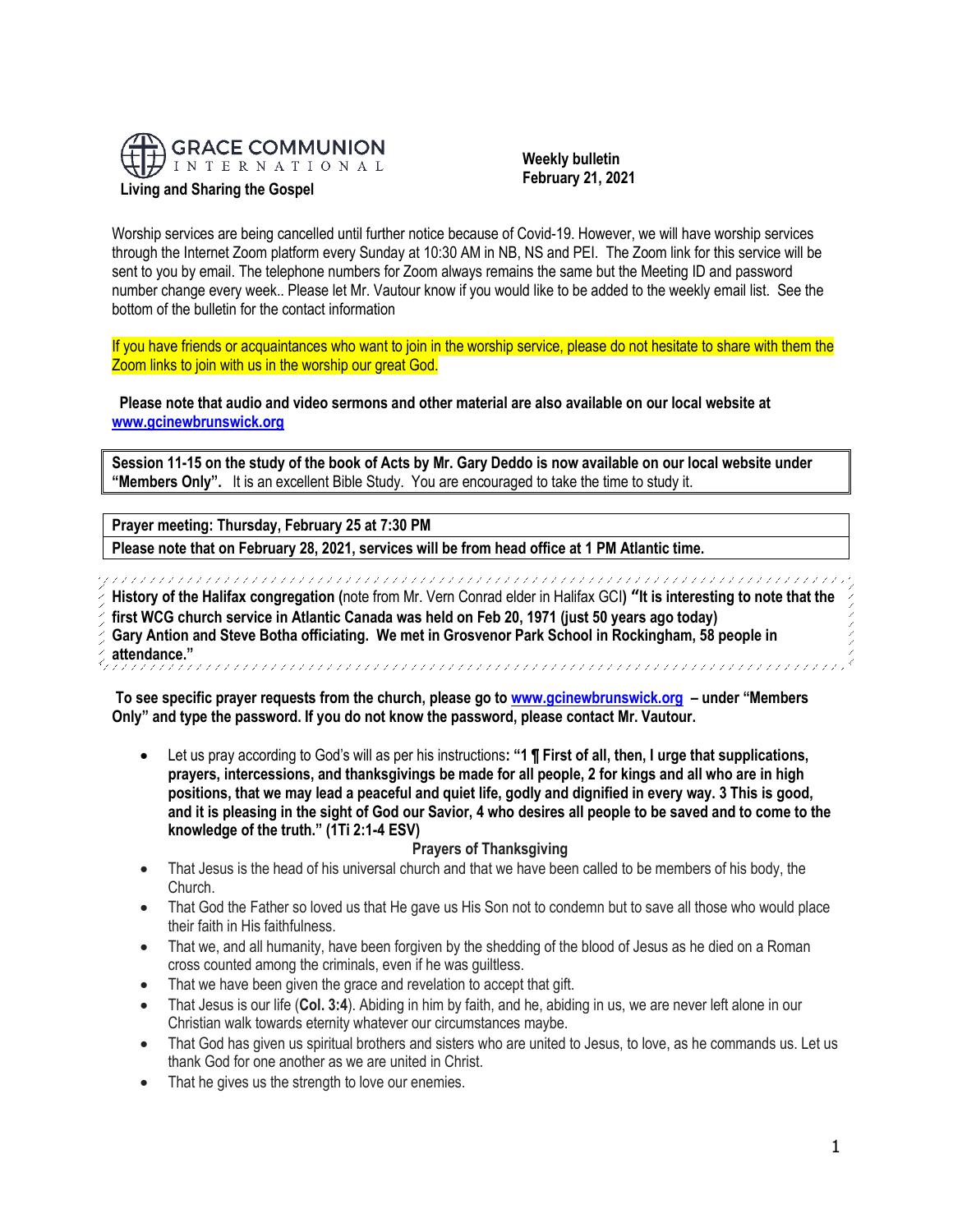- Let us be thankful that God corrects and disciplines us in love, as we need, to mold us in the likeness of Jesus by the Holy Spirit.
- Let us thank God for the Halifax congregation for all those who have stayed faithful to Jesus over many years!
- Let us thank God and worship him for who He is!

**Offerings: (Paraphrase of some information given by Mr. Hall, GCI Canadian Director)**: Just a reminder that any donations we receive via either Credit Card or Canada Helps are subject to about a 3-3.5% fee which means any donations we receive for your congregation, are reduced by that amount. Direct Debit (Pre-authorized Payment) or E-Transfers have much lower transaction fees, that we do not back charge to the local congregation. (Cheques do not have a transaction fee). A person can send E-transfers to [khorwood@gcicanada.ca](mailto:khorwood@gcicanada.ca) if their bank uses INTERACT. In the subject or message line, write the name of your church and your member number. If your bank permits, you can also write your name and address. If you do not know your member number, please write to Mr. Vautour at the email address below. You can send your offering directly to the following address: **Grace Communion International- Canada, Suite 203A, 2121 Airport Dr., Saskatoon, SK 7SL 6W5.** If you prefer, you can also call **1-306-653-2705.** 

*You can also donate via phone using a credit card, or via Canada Helps using the donate button on our website* **at <https://www.canadahelps.org/en/dn/7735> .** *We will credit all donations received via Canada Helps to a member's local congregation, if we can identify where they attend."*

**T4 FYI** *some may ask about donations they gave via Canada Helps. As a registered Canada Helps issues tax receipts for donations to the church given through their portal. (From Mr. Bill Hall, Canadian Director Feb. 6, 2021)*

**Important Notice: if you have and are giving your offerings directly to GCI either by regular post, telephone or automatic withdrawal from your bank account or credit card, you will receive a tax receipt directly from the GCI head office in Saskatoon, Saskatchewan. Mr. Hall, Canadian Dir., has sent a letter which we should all receive shortly to help us choose which way we prefer to give.**



(GCI Minister)

------------------------------------------------------------------------------------------------------------------------------------------------------------------- **Devotional: Signs of the Messiah (from gci.org)**

> During this season of Epiphany, we've seen in our readings in Mark's Gospel the unfolding of a primary Epiphany theme—*the revealing of Jesus' identity*. In **1:1-11, Mark** declares Jesus to be the Messiah, God's Son, by offering testimonies from John the Baptist, the Holy Spirit and God the Father. In **1:12-45, Mark** then offers tangible proof of Jesus' identity in several mighty acts (signs) performed by Jesus—ones that befit God's Messiah. The first sign involves conquering Satan in the wilderness (**v. 12**).

This is followed by multiple signs in which Jesus conquers Satan in everyday life: driving out an evil spirit (**vv. 21- 18**); healing Peter's mother-in-law (**vv. 29-34**); and healing a leper (**vv. 40-45**).

In **2:1-12, Mark** adds the sign of Jesus healing a paralytic. Not only does Jesus heal the man of his disability, but seeing the man's faith declares that *his sins are forgiven.* To the Jewish religious authorities, this is blasphemy. Nevertheless, Jesus declares that **"the Son of Man has authority on earth to forgive sins" (v.10),** thus declaring himself equal with God.

To this list of messianic signs, **Mark** adds in **2:13-17** the calling of Levi (Matthew). Not only does Jesus cast out demons and heal sick bodies, but he also heals sick souls—even the soul of a tax collector, a person despised by Jews as traitorous, greedy, dishonest and immoral. Not only does Jesus call Levi to follow him—he has the audacity to go to *dinner* at Levi's home where the guests include multiple tax collectors and assorted other *sinners*. To the religious authorities, Jesus has gone way too far! They ask his disciples why Jesus is behaving this way. Jesus overhears and answers by saying that just as it is expected that a doctor will associate with sick people, so it is appropriate (even necessary) for him to associate with *sinners*. After all, the whole purpose of his coming, in accordance with his true identity, is to call sinners to a new life with him (**v. 17**).

In this short, power-packed section of Mark we find multiple signs of the kingdom of God evident in Jesus' person, words and actions. We might ask, are these signs seen in our churches? Do cheats, prostitutes and the lame flock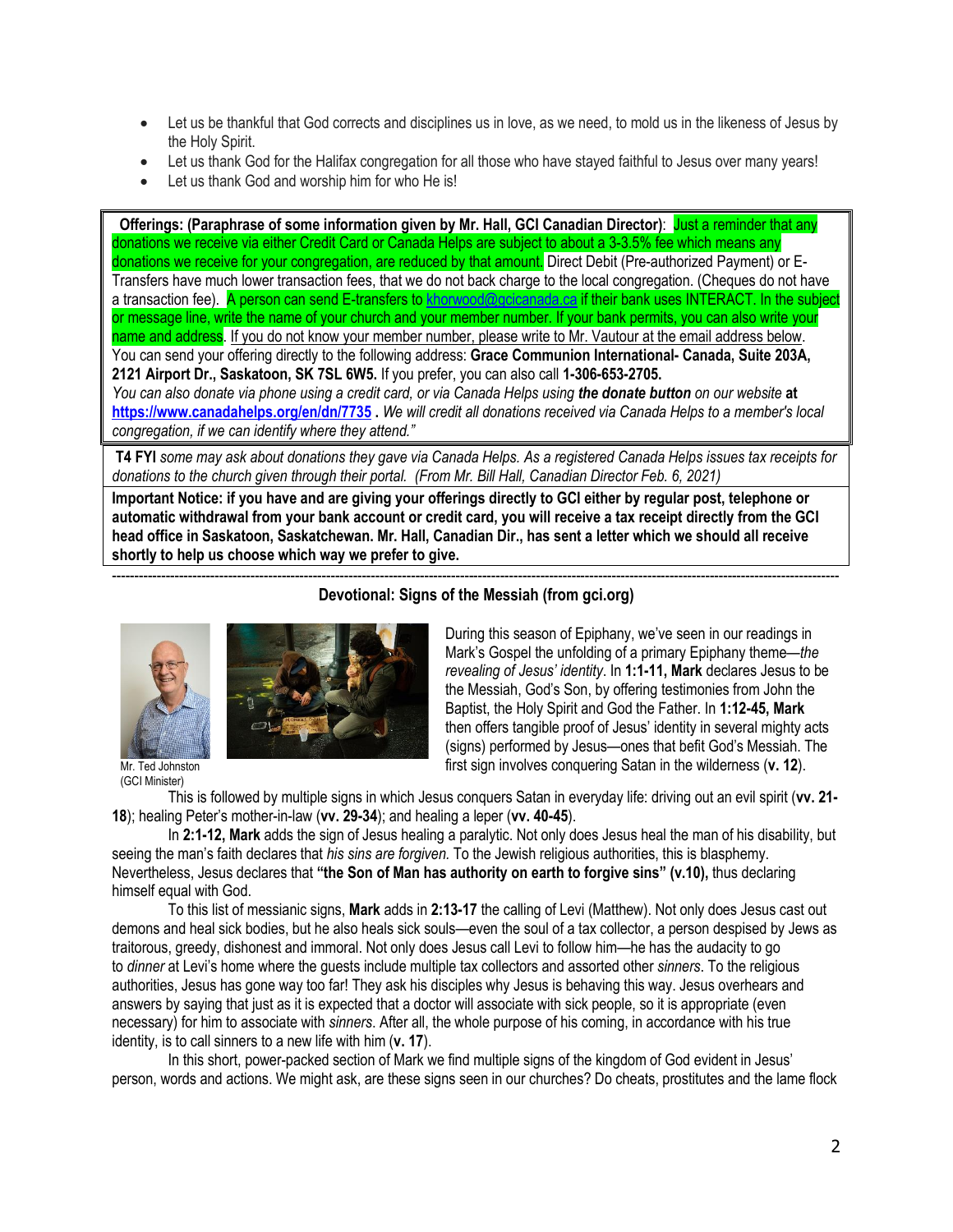to our churches and there find Jesus' healing touch? Or do we react like the teachers of the law and shun such folks? Something to think about.

#### **Prayer:**

*Our Father, today we proclaim again that Jesus is the Messiah, he is the Son of God our Savior. We are reminded of our calling to follow him—to be with him, sharing in what he is doing in his ongoing ministry of healing, restoring, blessing. We know that he is Messiah, not us, nevertheless, we are mindful that we are his disciples. Help us look to Jesus, follow where he leads, share in what he is doing in the power of the Holy Spirit. In Jesus' name we pray, Amen.*

# **REVELATION: REVELATION: A VISION OF VICTORY (from gci.org)**

In a time of declining faith, we need the Revelation message

Living faith in God is one of the burning issues of our time. That's because for all practical purposes God is dead to many Christians. They may profess to believe in

God, but they think and live as if he did not exist.

Such a crisis of faith among Christians is not new. The first-century church also had its own problems of faith. Like today, some Christians of that time were dying spiritually. Many Christians were pressured to compromise with the pagan society they lived in. Many in the church were enticed by the alluring immoral world to break faith with God.

The church was small, persecuted and hated. At times violent persecution tried the church's faith. With the passage of time, expectations that Jesus would return soon gradually diminished. With uncertainty and evil abounding, the church was asking two faith-related questions: Why hasn't Jesus returned as promised (**[2](https://biblia.com/bible/niv/2%20Pet%203.4)  [Peter 3:4](https://biblia.com/bible/niv/2%20Pet%203.4))?** How long must the suffering go on (**[Revelation 6:10](https://biblia.com/bible/niv/Rev%206.10)**)?

False teachers, meanwhile, advised accommodation with pagan

# **Timeless Themes**

Many see Revelation mainly as a forecast of specific events that can be pinpointed in our day. But Revelation does not offer — nor has it ever offered — a blueprint of future events.

Revelation was originally written to help the first-century church with its spiritual concerns. However, its message is applicable to all Christians at all times.

Revelation explains God's purpose and the causes of the world's problems, giving assurance and hope to those who follow God's will. Its main themes include:

1. God is Supreme Ruler.

2. Jesus is the Lamb of God who was slain to redeem his people.

3. Jesus is worthy of worship

4. Jesus is the Judge of the living and the dead. His final judgment of the nations will take place after his second coming.

5. God's faithful people must live in a spiritually corrupt world until Jesus returns. In spite of trials, his people remain spiritually secure.

6. Christians must remain faithful in their trials and not give their allegiance

to the corrupt world characterized by "Babylon the Great."

7. The patience and faithfulness of the suffering saints will result in their receiving a glorious inheritance at the return of Jesus Christ.

beliefs and Roman politics. They led many converts away from Christ and back into the world.

Then a book we know as Revelation or the Apocalypse was written to encourage the church and to restore the faith of the members. Most conservative scholars believe the book of Revelation was written about A.D. 96.

Seven short, stylized letters in chapters 2 and 3 graphically describe the major faith-destroying ideas gripping the church. These letters, written to seven churches in what is now western Turkey, address problems symptomatic of the church as a whole.

We don't know whether most of the members in the first-century churches accepted the urging of Revelation to become rejuvenated in their faith. But those Christians who took the book to heart would have experienced the power of renewed faith.

Although Revelation was written to the late first-century church, its message speaks to us as well. The book can help stir us to a powerful faith in God. The message of Revelation helps us understand that Christ is the foundation of our faith.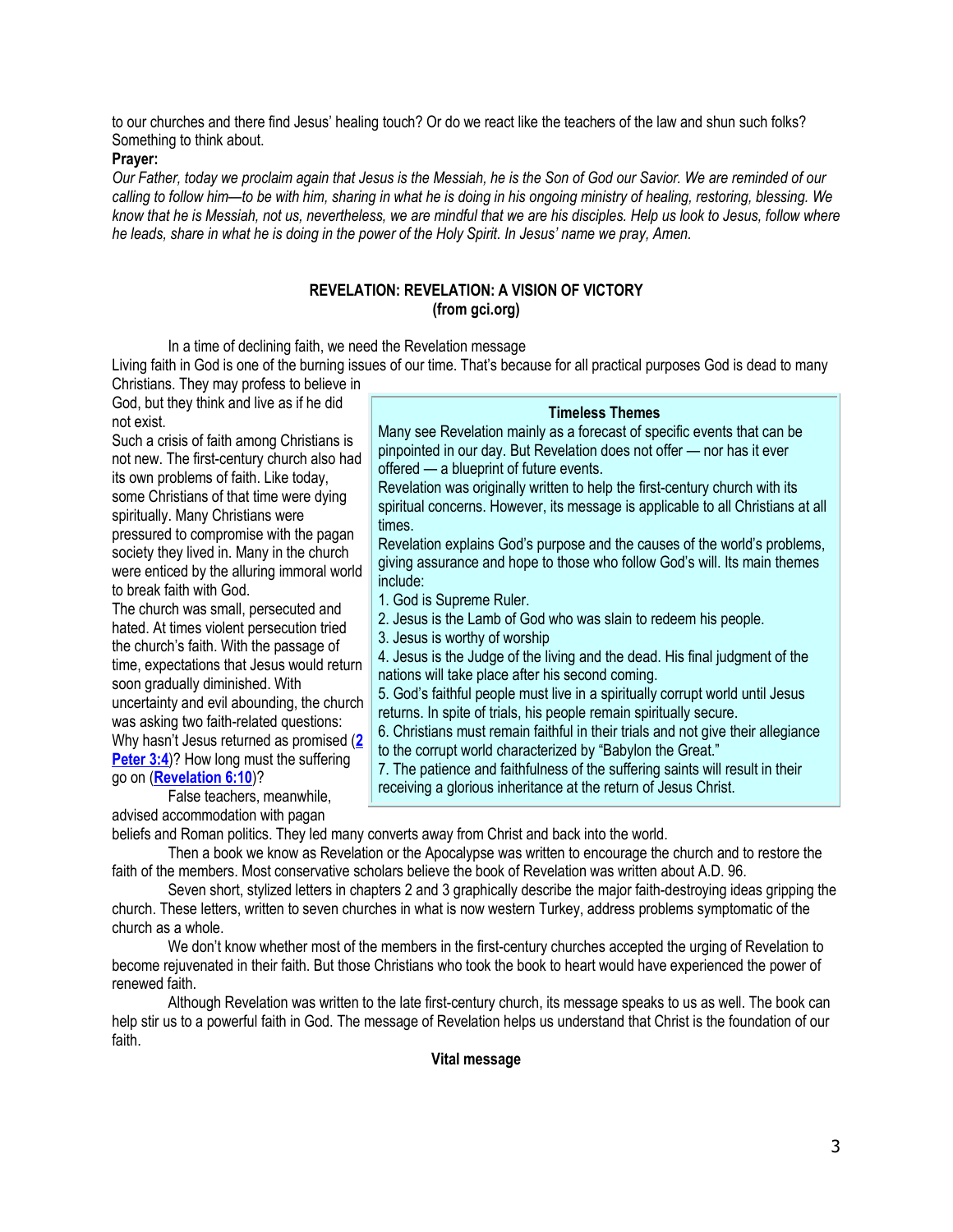Revelation's main concern is with spiritual survival. It reveals how the church can survive in a hostile world. The book proclaims the wonderful, faith-building news that, despite appearances to the contrary, God is in charge of history, the world and our lives.

Revelation assures us of a future in which evil will end, even though we may not personally live to see it. The book tells us that the many adversities and sufferings Christians endure are not in vain. Christians may suffer in this life, but in the end the returning Christ will judge the world and save his people.

The final message of Revelation is that God will intervene in human history through Christ and forever eliminate evil and reward the faithful. It tells us the future belongs to those who put their faith in the crucified and glorified Savior of humanity — Jesus Christ.

J. Ramsey Michaels, professor of religious studies at Southwest Missouri State University, puts it well: *"At the heart of the Book of Revelation is a story, the same gospel story that echoes throughout the entire New Testament, about a slain Lamb victorious over death and evil and a God who makes everything new"* (*Interpreting the Book of Revelation,* page 147).

### **Lord of history**

Revelation encourages persecuted and suffering Christians to find strength and hope in God's power, love and justice. To this end, in the book's fourth chapter, God is picture figuratively as sitting on the throne of the universe (**[Revelation 4:1-11](https://biblia.com/bible/niv/Rev%204.1-11)**).

In the fifth chapter, we see Jesus Christ, the Lamb, who has made salvation possible (**[Revelation 5:1-14](https://biblia.com/bible/niv/Rev%205.1-14)**). He is the key to the book of Revelation and safeguards the destiny of the church. Chapter 5 closes with a chorus of praise for the glorified Christ: **"Worthy is the Lamb, who was slain, to receive power and wealth and wisdom and strength and honor and glory and praise!" (verse 12).**

Revelation tells us Jesus Christ has won the victory over every evil. Through every trial, even death, his people are spiritually safe and secure through faith in him. Thus, the book of Revelation answers the question every Christian has asked: Where is God, and why are we suffering?

The book of Revelation reaches across the centuries to lift the hopes of those who trust in Christ the Lamb, and exhorts them to persevere. It has provided hope for many generations of Christians.

#### **Victory proclaimed**

That same message motivates those who follow Jesus Christ today. No matter what happens to the church, God knows the needs of his people. Even though some are killed for their faith, he will vindicate the cause of the righteous. Despite appearances to the contrary, God rules in human affairs, and he will bring his people through every trial. Revelation proclaims the joy of salvation in the midst of a turbulent and corrupt world. It focuses on the reality of the eternal kingdom of God — the new Jerusalem — in which **"there will be no more death or mourning or crying or pain" [\(Revelation 21:4\)](https://biblia.com/bible/niv/Rev%2021.4).**

God will then be with all his people in a final way when the kingdoms of the world will become the kingdom of Jesus Christ (**[Revelation 11:15](https://biblia.com/bible/niv/Rev%2011.15)**). Until then, as members of the body of Christ, the church, we must be patient — follow God — keep the faith — trust him to work out his wonderful plan — and **"wait a little longer" ([Revelation 6:11\)](https://biblia.com/bible/niv/Rev%206.11).**

**Worthy Is the Lamb**

One of the most paradoxical parts of Revelation is John's vision of the lion followed immediately by a slain lamb. As the vision opens **in [Revelation 5:1-5](https://biblia.com/bible/niv/Rev%205.1-5)**, John is told that the Lion of the tribe of Judah has prevailed to open the scroll sealed with seven seals.

But as John looks for a lion, he sees a lamb instead (**verse 6**). It is a grisly sight, for the lamb appears to have been slaughtered. This is the first occurrence of lamb imagery in Revelation. It's as though the image has been kept for its dramatic entrance precisely until this point.

The Lamb is Revelation's defining title for Christ. This lamb imagery, in turn, is connected to the Old Testament book of Isaiah. The imagery is central to the prophecy of the suffering servant in **Isaiah 53**. There the future sacrifice for sin is pictured as a lamb being led to the slaughter. Jesus fulfilled this prophecy, for he was the Lamb of God sacrificed for the sins of the world.

In the book of Revelation, this lamb metaphor has a double image. It tells us the slaughtered Lamb is coming a second time as the Word of God's wrath to deal with all who oppose him (**[Revelation 6:16;](https://biblia.com/bible/niv/Rev%206.16) [19:7,](https://biblia.com/bible/niv/Revelation%2019.7) [9,](https://biblia.com/bible/niv/Revelation%2019.9) [11-16](https://biblia.com/bible/niv/Revelation%2019.11-16)**).

But Jesus Christ, the Lamb, first shed his own blood. That is what makes him worthy to open the scroll and reveal the message of the book of Revelation. The angelic hosts of heaven praise the Lamb, saying he is worthy to open the book's meaning because he was killed. With his blood he purchased people for God **"from every tribe and language and people and nation" ([Revelation 5:9\)](https://biblia.com/bible/niv/Rev%205.9).**